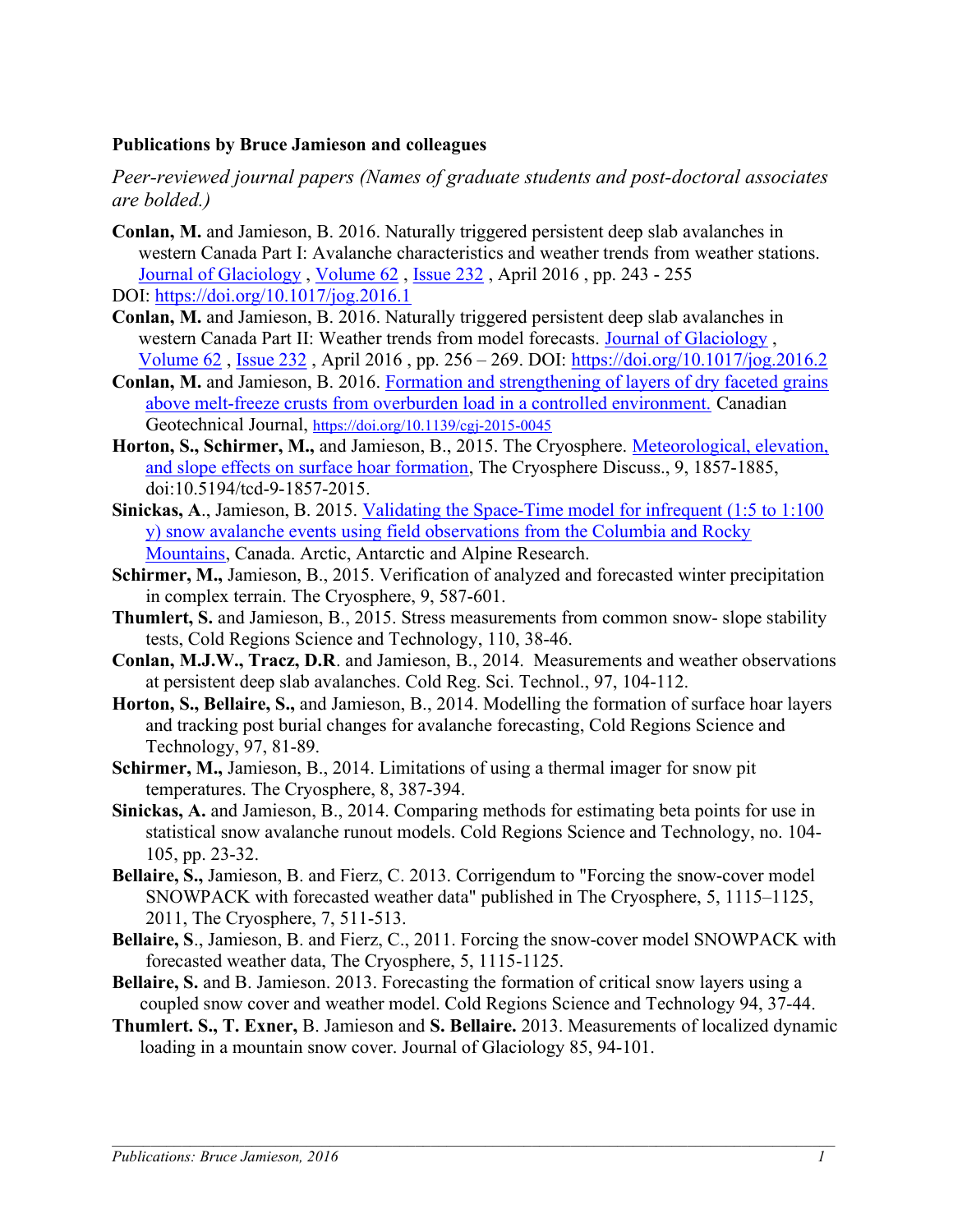- Johnston, K.S., B. Jamieson, A. Jones. 2012. Estimating Extreme Avalanche Runout for the Columbia Mountains and Fernie Area of British Columbia, Canada. Canadian Geotechnical Journal 49(11), 1309-1318.
- Ross, C.K.H. and B. Jamieson. 2012. The Propagation Saw Test: slope scale validation and alternative test methods. Journal of Glaciology 58(208), 407-416.
- Shea, C., B. Jamieson and K. Birkeland. 2012. Use of a thermal imager for snow pit temperatures. The Cryosphere 6, 287-299.
- Bellaire, S., B. Jamieson and C. Fierz. 2011. Forcing the snow-cover model SNOWPACK with forecasted weather data. The Cryosphere 5, 1115-1125.
- Shea, C. and B. Jamieson. 2011. Sun effect on surface hoar illustrated by three case studies. Cold Reg. Sci. Technol. 68(3): 95-105.
- Shea, C, and B. Jamieson. 2011. Some fundamentals of handheld snow surface thermography. The Cryosphere 5: 55-66.
- Gauthier, D.M., C.I. Brown and B. Jamieson. 2010. Modelling strength and stability changes in storm snow for avalanche forecasting. Cold Reg. Sci. Technol. 62: 107-118.
- Floyer, J.A. and B. Jamieson. 2010. Rate effect experiments on round-tipped penetrometer insertion into uniform snow. J. Glaciol. 56(198): 664-672.
- Shea, C. and B. Jamieson. 2010. Spatial estimation of surface hoar size using shading in satellite imagery. Natural Hazards and Earth Systems Science 10: 1317-1330.
- Shea, C. and B. Jamieson. 2010. Star: An efficient and comparably accurate snow pointsampling method. Ann. Glaciol. 51(54): 64-72.
- Schweizer, J. and B. Jamieson. 2010. Snowpack tests for assessing snow-slope instability. Ann. Glaciol. 51(54): 187-194.
- Bakermans, L., B. Jamieson, J. Schweizer and P. Haegeli. 2010. Using stability tests and regional avalanche danger to estimate the local avalanche danger. Ann. Glaciol. 51(54): 176- 186.
- Floyer, J.A. and B. Jamieson. 2009. Predicting the fracture character of weak layers from snowpack penetrometer signals. Cold Reg. Sci. Technol. 59(2-3): 185-192.
- Bakermans, L.A. and B. Jamieson. 2009. SWarm: A simple model to estimate near-surface snowpack warming for back-country avalanche forecasting. Cold Reg. Sci. Technol. 59(2-3): 133-142.
- Jamieson, B., J. Schweizer, and K. Birkeland. 2009. An update on applied snow and avalanche science: Selected papers from the 2008 International Snow Science Workshop, Cold Reg. Sci. Technol. 59(2-3): 103-105.
- Jamieson, B., P. Haegeli and J. Schweizer. 2009. Field observations for estimating the local avalanche danger in the Columbia Mountains of western Canada. Cold Reg. Sci. Technol., 58(2-3): 84-91.
- Gauthier, D. and B. Jamieson. 2008. Evaluating a prototype field test for fracture and failure propagation in weak snowpack layers. Cold Reg. Sci. Technol., 51(2-3): 87-97.
- Gauthier, D. and B. Jamieson. 2008. Fracture propagation propensity in relation to snow slab avalanche release: Validating the Propagation Saw Test. Geophys. Res. Let., 35, L13501.
- Habermann, M., J. Schweizer and J.B. Jamieson. 2008. Influence of snowpack layering on human-triggered snow slab avalanche release. Cold Reg. Sci. Technol., 54(3): 176-182.
- Colbeck, S., B. Jamieson and S. Crowe. 2008. An attempt to describe the mechanism of surface hoar growth from valley clouds. Cold Reg. Sci. Technol., 54(2): 83-88.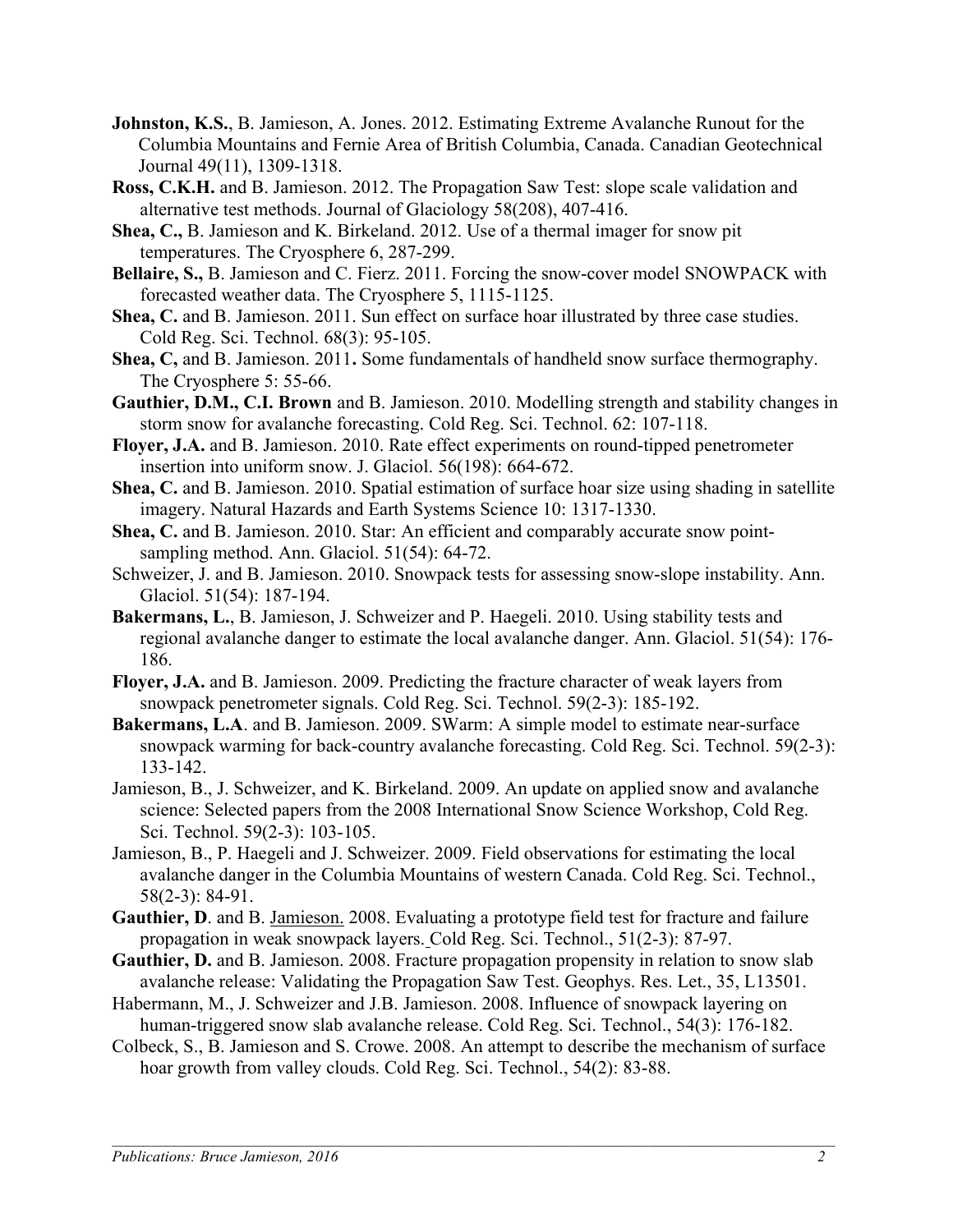- Schweizer, J., I. McCammon and B. Jamieson. 2008. Snowpack observations and fracture concepts for skier-triggering of dry-snow slab avalanches. Cold Reg. Sci. Technol., 51(2-3): 112-121.
- Schweizer, J., K. Kronholm, B. Jamieson and K. Birkeland. 2008. Review of spatial variability of snowpack properties and its importance for avalanche formation. Cold Reg. Sci. Technol., 51(2-3): 253-272.
- Jamieson, B., C. Campbell and A. Jones. 2008. Verification of Canadian avalanche bulletins including spatial and temporal scale effects. Cold Reg. Sci. Technol., 51(2-3): 204-213.
- Jamieson, B., A. Zeidler and C. Brown. 2007. Explanation and limitations of study plot stability indices for forecasting dry snow slab avalanches in surrounding terrain. Cold Reg. Sci. Technol., 50(1-3): 23-34.
- van Herwijnen, A. and B. Jamieson. 2007. Snowpack properties associated with fracture initiation and propagation resulting in skier-triggered dry slab avalanches. Cold Reg. Sci. Technol., 50(1-3): 13-22.
- Schweizer, J. and B. Jamieson. 2007. A threshold sum approach to stability evaluation of manual snow profiles. Cold Reg. Sci. Technol., 47(1-2): 50-59.
- Campbell, C. and B. Jamieson. 2007. Spatial variability of slab stability and fracture characteristics within avalanche start zones. Cold Reg. Sci. Technol., 47(1-2): 134-147.
- van Herwijnen, A. and B. Jamieson. 2007. Fracture character in compression tests. Cold Reg. Sci. Technol., 47(1-2): 60-68.
- Jamieson, B. 2006. Formation of refrozen snowpack layers and their role in slab avalanche release. Reviews of Geophysics 44: RG2001, doi:10.1029/2005RG000176.
- Gauthier, D. and B. Jamieson. 2006. Towards a field test for fracture propagation propensity in weak snowpack layers. Journal of Glaciology 52(176): 164-168.
- Zeidler, A. and B. Jamieson. 2006a. Refinements of empirical models to forecast the shear strength of persistent weak layers, Part A: Layers of faceted crystals. Cold Regions Science and Technology 44(3): 194-205.
- Zeidler, A. and B. Jamieson. 2006b. Refinements of empirical models to forecast the shear strength of persistent weak layers, Part B: Layers of surface hoar crystals. Cold Regions Science and Technology 44(3): 184-193.
- van Herwijnen, A.F.G. and J.B. Jamieson. 2005. High-speed photography of fractures in weak snowpack layers. Cold Regions Science and Technology 43(1-2): 71-82.
- Jamieson, B. and C. Fierz. 2005. Heat flow from wet to dry snowpack layers and associated faceting. Annals of Glaciology 38: 187-194.
- Jones, A.S.T. and B. Jamieson. 2005. Statistical avalanche-runout estimation for short slopes in Canada. Annals of Glaciology 38: 363-372.
- Zeidler, A. and B. Jamieson. 2005. A nearest-neighbour model for forecasting skier-triggered dry-slab avalanches on persistent weak layers in the Columbia Mountains, Canada. Annals of Glaciology 38: 166-172.
- Lehning, M., C. Fierz, R. Brown and B. Jamieson. 2005. Modelling instability in the Swiss snow cover model SNOWPACK. Annals of Glaciology 38: 331-338.
- Johnson, B.C., B. Jamieson and R.R. Stewart. 2004. Seismic measurement of fracture speed in a weak snowpack layer. Cold Regions Science and Technology 40(1-2): 41-45.

Schweizer, J., B. Jamieson and M. Schneebeli. 2003. Snow avalanche formation. Reviews of Geophysics 41(4): 1016, doi: 10.1029/2002RG000123.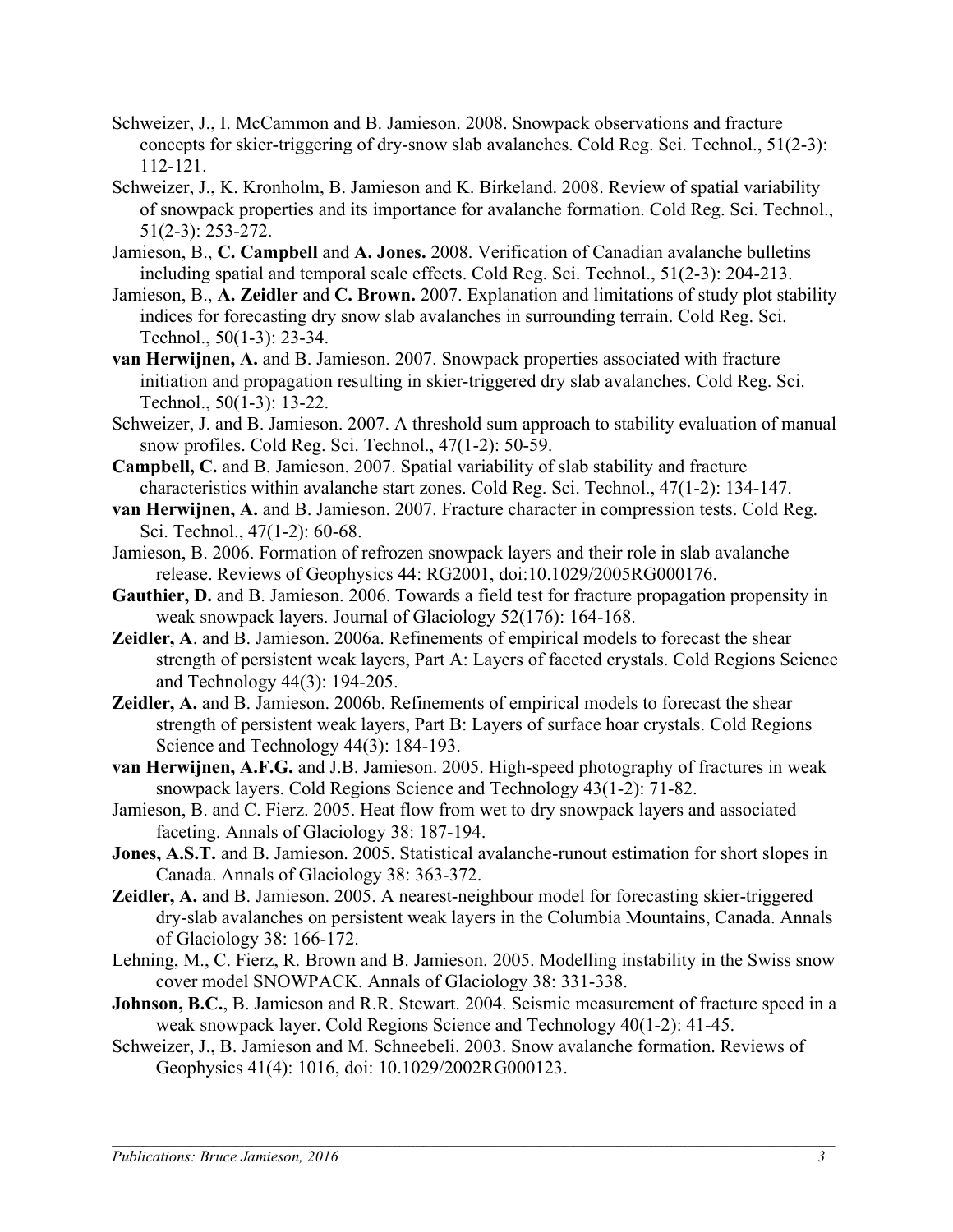- Schweizer, J. and B. Jamieson. 2003. Snowpack properties for snow profile analysis. Cold Regions Science and Technology 37(3): 233-241.
- Chalmers, T. and B. Jamieson. 2003. A snow-profile-based forecasting model for skiertriggered avalanches on surface hoar layers in the Columbia Mountains of Canada. Cold Regions Science and Technology 37(3): 371-381.
- Stethem, C., B. Jamieson, P. Schaerer, D. Liverman, D. Germain and S. Walker. 2003. Snow avalanche hazard in Canada - A review. Natural Hazards 28, Special Issue on An Assessment of Natural Hazards and Disasters in Canada, 487-515.
- Jamieson, B. and C. Stethem. 2002. Snow avalanche hazards and management in Canada: Challenges and progress. Natural Hazards 26(1): 35-53.
- Jamieson, B., T. Geldsetzer and C. Stethem. 2001. Forecasting for deep slab avalanches. Cold Regions Science and Technology 33(2-3): 275-290.
- Colbeck, S.C. and B. Jamieson. 2001. The formation of faceted layers above crusts. Cold Regions Science and Technology 33(2-3): 247-252.
- Chalmers, T. and B. Jamieson. 2001. Extrapolating the stability trends of buried surface hoar layers from a study plot. Cold Regions Science and Technology 33(2-3): 163-177.
- Jones, A.S.T. and B. Jamieson. 2001. Meteorological forecasting variables associated with skiertriggered dry slab avalanches. Cold Regions Science and Technology 33(2-3): 223-236.
- Schweizer, J. and B. Jamieson. 2001. Snow cover properties for skier-triggered avalanches. Cold Regions Science and Technology 33(2-3): 207-221.
- Jamieson, B. and C.D. Johnston. 2001. Evaluation of the shear frame test for weak snowpack layers. Annals of Glaciology 32: 59-69.
- Jamieson, B. and J. Schweizer. 2000. Texture and strength changes of buried surface hoar layers with implications for dry snow-slab avalanche release. Journal of Glaciology 46(152): 151-160.
- Jamieson, B. and C. Johnston. 1998. Snowpack factors associated with strength changes of buried surface hoar layers. Cold Regions Science and Technology 30(1999): 19-34.
- Wilson, A., J. Schweizer, C. Johnston and B. Jamieson. 1999. Effects of surface warming on a dry snowpack. Cold Regions Science and Technology 30(1999): 59-65.
- Jamieson, J.B. and C.D. Johnston. 1998. Refinements to the stability index for skier-triggered slab avalanches. Annals of Glaciology 26: 296-302.
- Jamieson, J.B. and C.D. Johnston. 1993. Rutschblock precision, technique variations and limitations. Journal of Glaciology 39(133): 666-674.
- Jamieson, J.B. and C.D. Johnston. 1993. Shear frame stability parameters for large-scale avalanche forecasting. Annals of Glaciology 18: 268-273.
- Jamieson, J.B. and C.D. Johnston. 1992. Snowpack characteristics associated with avalanche accidents. Canadian Geotechnical Journal 29: 862-866.
- Jamieson, J.B. and C.D. Johnston. 1992. A fracture-arrest model for unconfined dry slab avalanches. Canadian Geotechnical Journal 29: 61-66.
- Jamieson, J.B. and C.D. Johnston. 1990. In situ tensile tests of snowpack layers. Journal of Glaciology 36(122): 102-106.

### Peer-reviewed full conference papers

Jamieson, B. and Sinickas, A. 2015. A systematic approach to estimating the 300-year runout for dense snow avalanches. Disaster Prevention and Mitigation Conference, Canadian Society for Civil Engineering, 27-30 May 2015, Regina, Canada.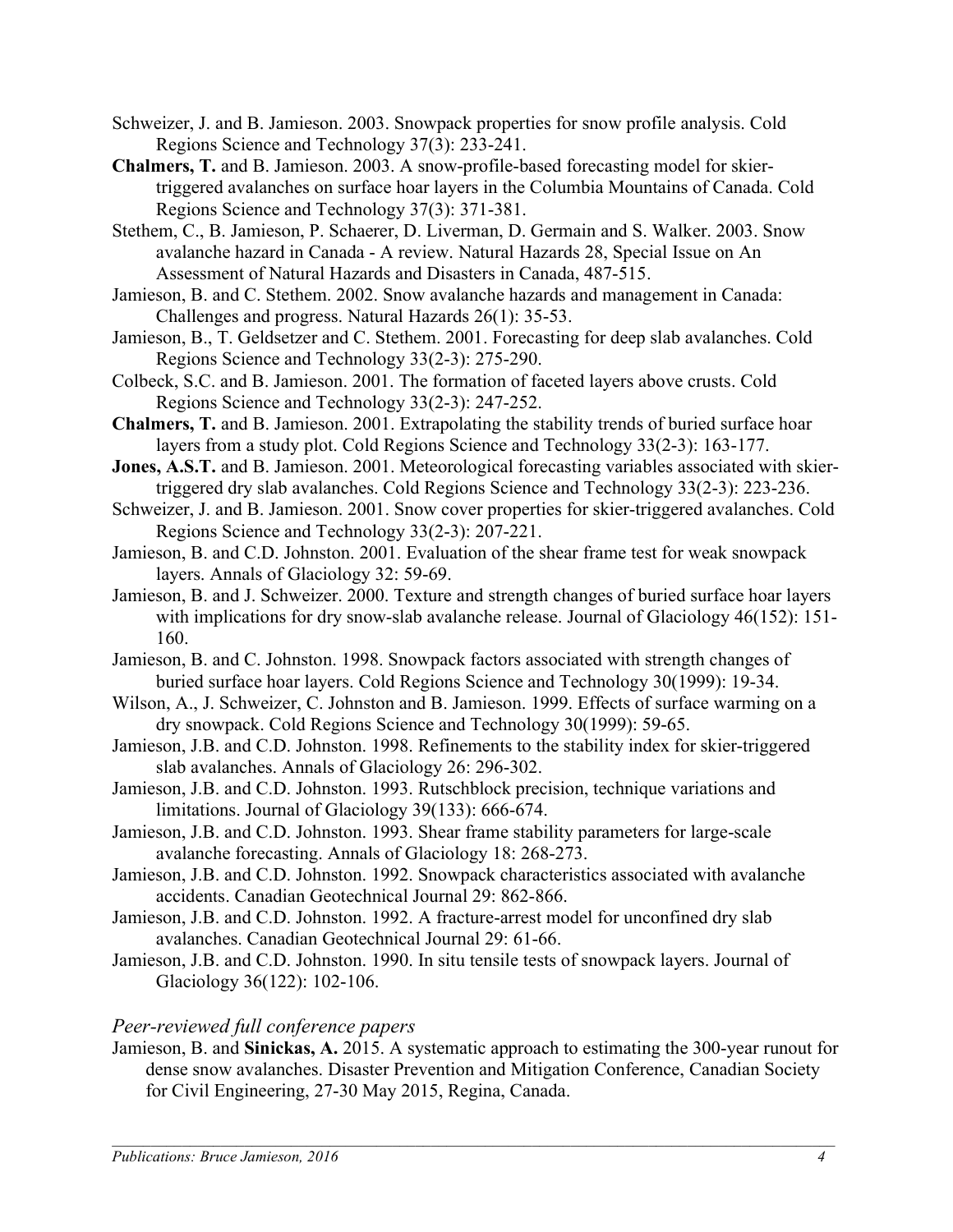- Conlan, M. and Jamieson, B. 2015. Improved forecasting of persistent deep slab avalanches with a decision support tool. Disaster Prevention and Mitigation Conference, Canadian Society for Civil Engineering, 27-30 May 2015, Regina, Canada.
- Sinickas, A., Maes, M., Jamieson, B., 2015. Snow avalanches in western Canada: investigating change in occurrence rates and implications for risk assessment and mitigation. Structure and Infrastructure Engineering, Special Issue on Decision-making for Uncertain Futures in a Changing Climate.
- Jamieson, B. and Jones, A. S. T., 2015. The effect of under-reporting of non-fatal involvements in snow avalanches on vulnerability, 12th International Conference on Applications of Statistics and Probability in Civil Engineering, University of British Columbia, Vancouver, Canada.
- Jamieson, B., Beglinger, R. and Wilson, D., 2014. Case study of a large snow avalanche in the Selkirk Mountains and reflections on the Canadian size classification, Proceedings of Geohazards6 - 6th Canadian GeoHazards Conference, Kingston, ON, Canada.
- Conlan, M. and Jamieson, B., 2014. Case study of a solar triggered persistent deep slab avalanche. Proceedings of Geohazards6 Conference, 15-18 June, 2014, Kingston, ON, 6 pp.
- Johnston, K.S., A.S.T. Jones and B. Jamieson. 2011. Estimating extreme avalanche runout for the Columbia Mountains, British Columbia, Canada, 5th Canadian Conference on Geotechnique and Natural Hazards, 15-17 May 2011, Kelowna, BC.
- Tracz, D., S. Bellaire, B. Jamieson. 2011. Regional characteristics of spontaneous deep slab avalanches. 5th Canadian Conference on Geotechnique and Natural Hazards, 15-17 May 2011, Kelowna, BC.
- Gauthier, D. and B. Jamieson. 2011. Scenario-specific observations for regional snow avalanche warnings. 5th Canadian Conference on Geotechnique and Natural Hazards, 15-17 May 2011, Kelowna, BC.
- Floyer, J. and B. Jamieson. 2008. Avalanche weak layer tracing and detection in snow penetrometer profiles. In Locat, J., D. Perret, D. Turmel, D. Demurs and S. Leroueil (eds.), Proceedings of the Fourth Canadian Conference on GeoHazards, 20-24 May 2008, Laval University, Quebec. Canadian Geotechnical Society, p. 161-168. [IRC]
- Jamieson, B., L. Bakermans and P. Haegeli. 2008. Field observations for localizing snow avalanche danger. In Locat, J., D. Perret, D. Turmel, D. Demurs and S. Leroueil (eds.), Proceedings of the Fourth Canadian Conference on GeoHazards, 20-24 May 2008, Laval University, Quebec. Canadian Geotechnical Society, p. 543-550. [IRC]
- Gauthier, D. and B. Jamieson. 2006. Understanding the propagation of fractures and failures leading to large and destructive snow avalanches: recent developments. Proceedings of the 2006 Annual Conference of the Canadian Society for Civil Engineering, First Specialty Conference on Disaster Mitigation, Calgary, Alberta, 23-26 May 2006.
- Jones, A.S.T. and B. Jamieson. 2003. Estimating the average friction coefficient in a simplified avalanche dynamics model for short slopes in Canada. Proceedings of the Third Canadian Conference on Geotechnique and Natural Hazards, June 2003, Edmonton, Canada. Canadian Geotechnical Society, 309-316.
- Schweizer, J. and B. Jamieson. 2003. Snow stability measurements. Proceedings International Seminar on Snow and Avalanche Test Sites, Grenoble, France, 22-23 November 2001, CEMAGREF Editions, 317-331.
- Schweizer, J., B. Jamieson and D. Skjönsberg. 1998. Avalanche forecasting for transportation corridor and backcountry in Glacier National Park (BC, Canada). Proceedings of 25 Years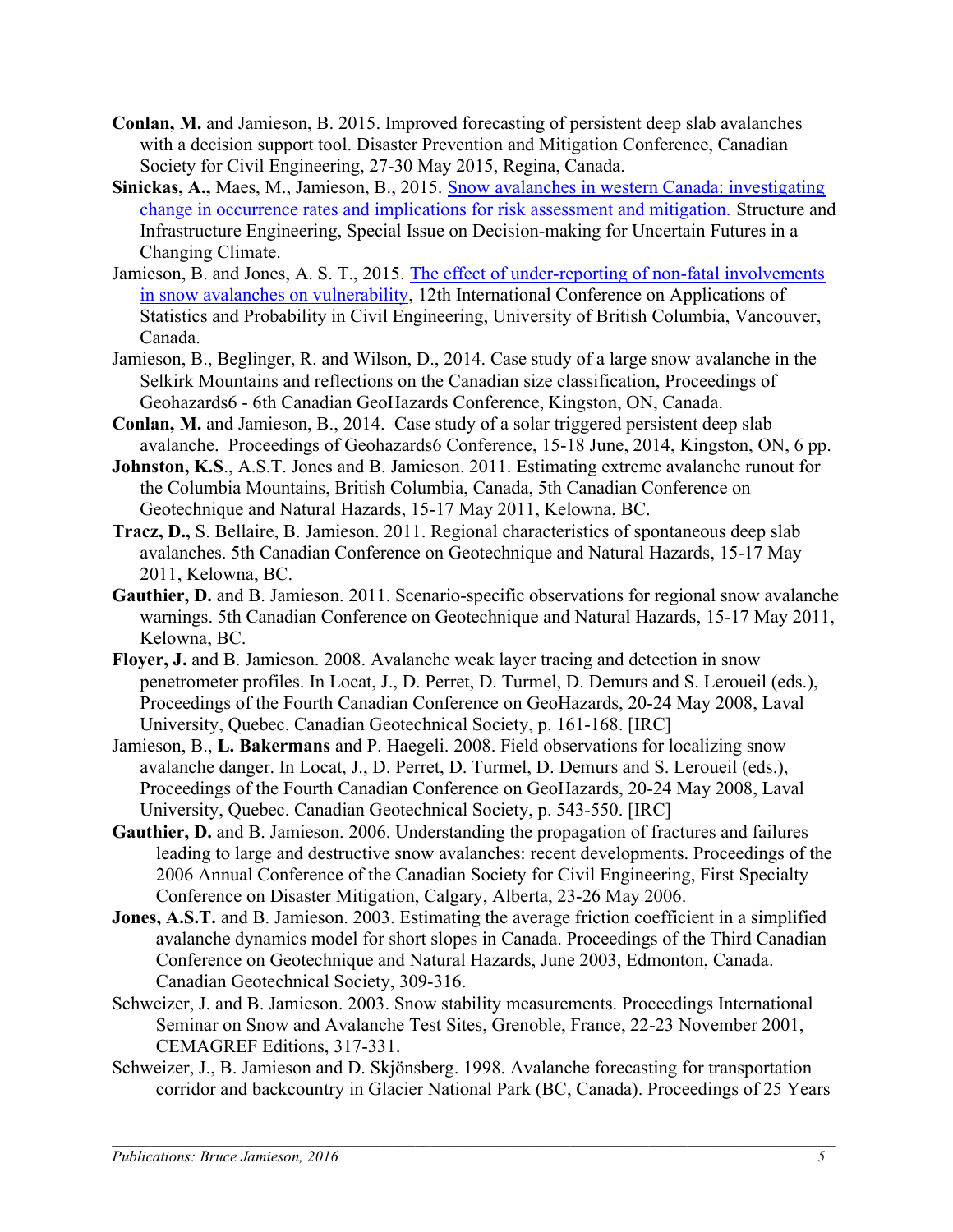of Snow Avalanche Research (Voss, May 1998), edited by Erik Hestnes, Norwegian Geotechnical Institute, Publication 203, 238-244.

Other peer-reviewed conference papers (e.g., reviewed abstracts)

- Jamieson, B., Bellaire, S., Sinickas, A., Thumlert, S., Abstract. A review of climate change effects on snow and avalanches in western Canadian Mountains, International Union of Geodesy and Geophysics General Assembly, Prague, Czech Republic, June 2015.
- Horton, S., Jamieson, B. Abstract. Modelling the distribution of surface hoar layers, International Union of Geodesy and Geophysics General Assembly, Prague, Czech Republic, June 2015.
- Jamieson, B., Haegeli, P., Statham, G., Abstract. Uncertainty in snow avalanche risk assessments, GeoQuebec 2015, Canadian Geotechnical Society.
- Sinickas, A., Jamieson, B., Haegeli, P., Abstract. Skier triggering of backcountry avalanches with skilled route selection. European Geophysical Union, Snow Avalanche Dynamics, Hazard Mapping and Risk Management Session, Vienna, Austria, April 2015.
- Schirmer, M., Jamieson, B. Submitted. Verification of winter precipitation forecasts and analyses, Canadian Geophysical Union Joint Assembly, 3-7 May, 2015, Montreal, Canada.
- Horton, S., Schirmer, M., Jamieson, B. Abstract accepted. Forecasting critical avalanche layers with high resolution weather forecasts, Canadian Meteorological & Oceanographic Society Conference, Whistler, Canada.
- Fierz, C., Bakermans, L., Jamieson, B., Lehning, M., 2012. Short-wave radiation into the snowpack: Model verification with snow temperatures. Symposium on Seasonal Snow and Ice, Lahti, Finland. Abstract.
- Bellaire, S., B. Jamieson and C. Fierz. 2011. pSNOWPACK: A forecasting tool for avalanche warning services. IUGG 2011 General Assembly, 28 June 2011, Melbourne, Australia. Abstract.
- Delparte, D., B. Jamieson and N. Waters. 2010. Evaluating terrain based criteria for snow avalanche exposure ratings using GIS. Geophysical Research Abstacts 12, 8620-1.
- Schweizer, J. and B. Jamieson. 2008. Dry-snow slab avalanche release revisited: shear vs. collapse? Geophysical Research Abstracts 10, 10994-1.
- Habermann, M., J. Schweizer and B. Jamieson. 2007. Influence of slab properties on humantriggered snow slab avalanche release. European Geosciences Union General Assembly, 15-20 April 2007 in Vienna. Natural Hazards Section NH7.01: Snow cover, snow avalanche formation and dynamics, risk assessment. Geophysical Research Abstracts 9: 11521.
- van Herwijnen, A., and B. Jamieson. 2006. Snowpack properties associated with skiertriggering of dry slab avalanches. European Geosciences Union General Assembly, 2-7 April 2006 in Vienna. Natural Hazards Section NH7.02: Snow avalanche formation, avalanche dynamics and risk assessment. Geophysical Research Abstracts 8: 06396.
- Jamieson, B., A. Zeidler and C. Brown. 2006. Spatial extrapolation of slab stability indices for snow avalanche forecasting. European Geosciences Union General Assembly, 2-7 April 2006 in Vienna. Natural Hazards Section NH7.02: Snow avalanche formation, avalanche dynamics and risk assessment. Geophysical Research Abstracts 8: 09663.

 $\mathcal{L}_\mathcal{L} = \mathcal{L}_\mathcal{L} = \mathcal{L}_\mathcal{L} = \mathcal{L}_\mathcal{L} = \mathcal{L}_\mathcal{L} = \mathcal{L}_\mathcal{L} = \mathcal{L}_\mathcal{L} = \mathcal{L}_\mathcal{L} = \mathcal{L}_\mathcal{L} = \mathcal{L}_\mathcal{L} = \mathcal{L}_\mathcal{L} = \mathcal{L}_\mathcal{L} = \mathcal{L}_\mathcal{L} = \mathcal{L}_\mathcal{L} = \mathcal{L}_\mathcal{L} = \mathcal{L}_\mathcal{L} = \mathcal{L}_\mathcal{L}$ 

Books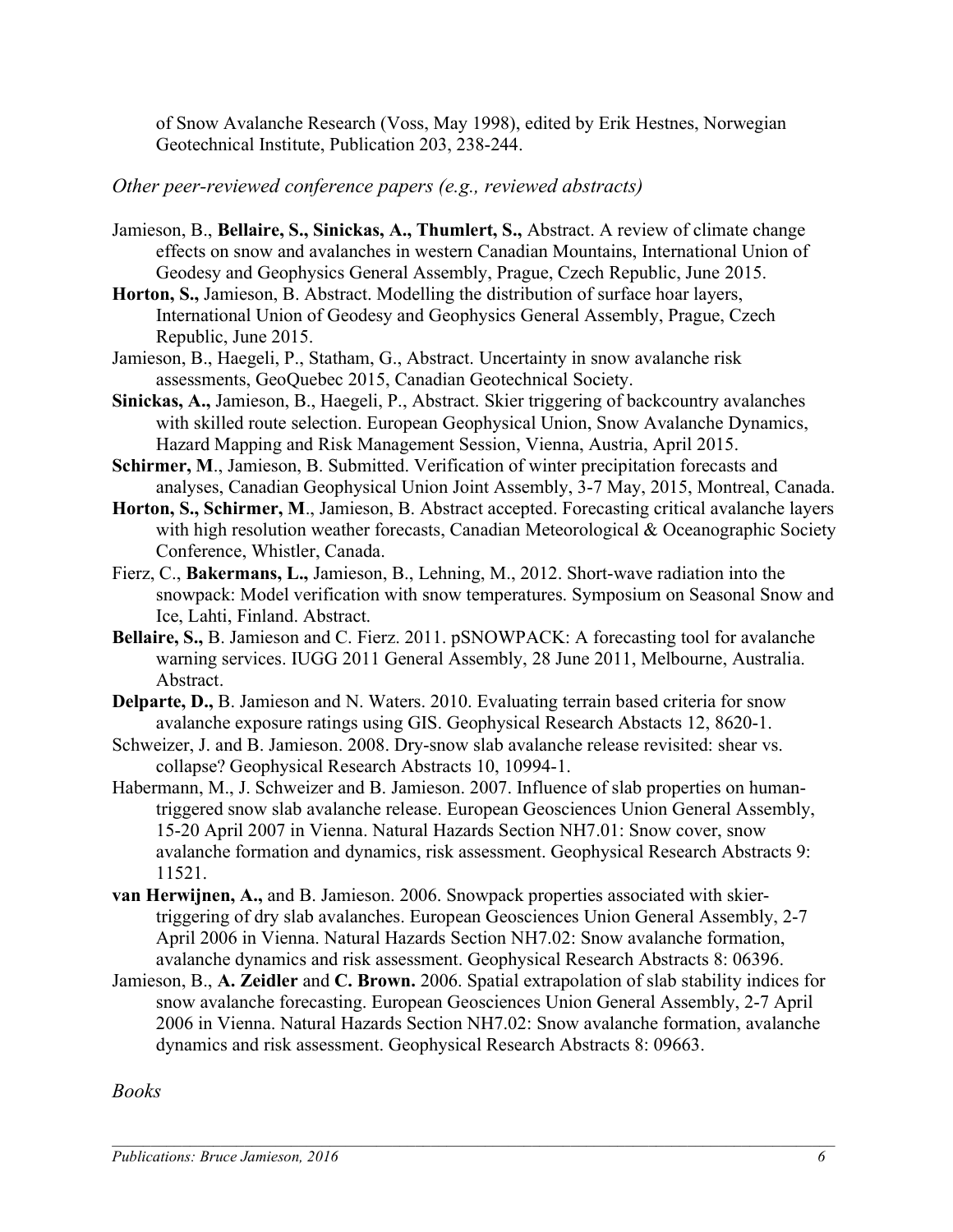- Jamieson, B. and L. Zacaruk. 2014. 3rd edition. Sledding in Avalanche Terrain: Reducing the Risk. Canadian Avalanche Association, Revelstoke, BC, 74 pp. First edition available in French as La motoneige en terrain avalancheux: Comment reduire les risques. Translated by M. Thibaudeau. Canadian Avalanche Association, Revelstoke, BC, 63 pp.
- Jamieson, B. and J. McDonald. 2012. Free Riding in Avalanche Terrain, A Snowboarder's Handbook (second edition). Canadian Avalanche Association, Revelstoke, BC, 78 pp. Japanese translation of first edition available from Japanese Avalanche Network, Tokyo, Japan.
- Jamieson, B. 2011. Backcountry Avalanche Awareness.  $8<sup>th</sup>$  edition, (First published 1989). Canadian Avalanche Association, Revelstoke, BC, 84 pp.  $6<sup>th</sup>$  edition available in French as Sensibilisation aux Avalanches en Montagne. 1997. Translated by M. Perron and M. Thibaudeau. Canadian Avalanche Association, Revelstoke, BC, 55 pp.  $7<sup>th</sup>$  edition translated into Swedish, 2009 by Stefan Mårtensson.
- Jamieson, B., P. Haegeli and D. Gauthier. 2010. Avalanche Accidents in Canada 5, 1996-2007, Canadian Avalanche Association, Revelstoke, BC, 429 pp.
- Jamieson, B., D. Svederus and L. Zacaruk. 2007 (2<sup>nd</sup> edition). Sledding in Avalanche Terrain: Reducing the Risk. Canadian Avalanche Association, Revelstoke, BC, 74 pp. First edition available in French as La motoneige en terrain avalancheux: Comment reduire les risques. Translated by M. Thibaudeau. Canadian Avalanche Association, Revelstoke, BC, 63 pp.
- Jamieson, B., C. Stethem, P. Schaerer and D. McClung (eds.). 2002. Land Managers Guide to Snow Avalanche Hazards in Canada, Canadian Avalanche Association, 25 pp. The committee members who wrote the book are listed as editors under the corporate authorship of the Canadian Avalanche Association.
- McClung, D., C. Stethem, P. Schaerer and B. Jamieson (eds.). 2002. Guidelines for Snow Avalanche Risk Determination and Mapping in Canada, Canadian Avalanche Association, 23 pp. The committee members who wrote the book are listed as editors under the corporate authorship of the Canadian Avalanche Association.
- Jamieson, B. and T. Geldsetzer. 1997. Avalanche Accidents in Canada: 1984-96, Canadian Avalanche Association, Revelstoke, BC, 203 pp. Translated by M. Perron and M. Thibaudeau as Avalanches au Canada, 1984-1996, 219 pp.

## **Chapters**

Jamieson, B. 2001. Snow avalanches. In: A Synthesis of Geological Hazards in Canada. Bulletin 548, G.R. Brooks (ed.). Geological Survey of Canada, 81-100.

# Selected non-reviewed publications

- Jamieson, B., 2015. Interview on evaluating the avalanche hazard due to layers of buried surface hoar, Avalanche Review 33(4), 11.
- Conlan, M. and Jamieson, B., 2014. An expert opinion survey for the development of a decision support tool for persistent deep slab avalanche forecasting. Proceedings of the 2014 International Snow Science Workshop, 29 September to 3 October, 2014, Banff, AB, 416- 419.
- Kim, D. and Jamieson, B., 2014. Estimating the density of dry snow layers from hardness, and hardness from density, International Snow Science Workshop. Banff, pp. 499-506.
- Gauthier, D., Conlan, M., Jamieson, B., 2014. Photogrammetry of fracture lines and avalanche terrain: Potential applications to research and hazard mitigation projects. Proceedings of the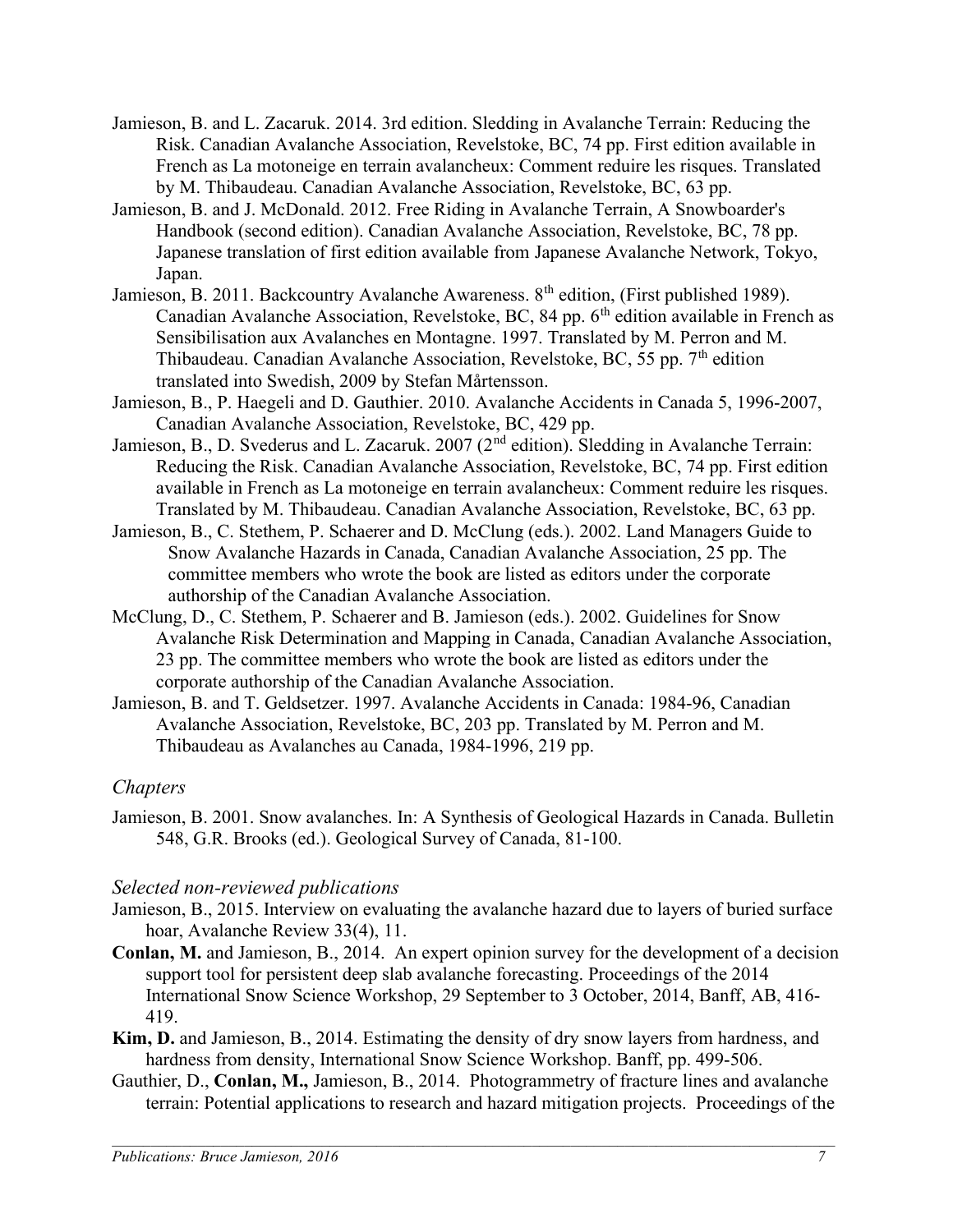2014 International Snow Science Workshop, 29 September to 3 October, 2014, Banff, AB, 109-115.

- Schweizer, J., Reuter, B., van Herwijnen, A., and Jamieson, B., 2014. On how the tensile strength of the slab affects crack propagation propensity, International Snow Science Workshop. Banff, Alberta, Canada, 164-168.
- Greene, E., Jamieson, B., and Logan, S., 2014. Fatal occupational injuries of avalanche workers in North America, International Snow Science Workshop. Banff, Alberta, Canada, 293-299.
- Haladuick, S., Schirmer, M. and Jamieson, B., 2014. What do field observations tell us about avalanche danger? International Snow Science Workshop. Banff, Alberta, Canada, pp. 63- 66.
- Horton, S., Schirmer, M., and Jamieson, B., 2014. Online mapping to visualize the distribution of surface hoar layers, International Snow Science Workshop. Banff, Alberta, Canada, pp. 547-549.
- Schirmer, M., Jamieson, B., 2014. How accurate are weather models in assisting avalanche forecasters? International Snow Science Workshop, Banff, Alberta, Canada.
- Smith, M. and Jamieson, B., 2014. A new set of thermal conductivity data for melt-freeze crusts, International Snow Science Workshop. Banff, Alberta, Canada, 507-510.
- Thumlert, S., Bellaire, S., and Jamieson, B., 2014. Relating avalanche activity to coupled ocean – atmospheric phenomena, International Snow Science Workshop, 481-485.
- Thumlert, S., Jamieson, B. 2013. Measurements of triggering stress transmitted through the upper snowpack, International Snow Science Workshop, 7/10/2013, Grenoble, France,
- Bellaire, S., and Jamieson, B., 2013. On estimating avalanche danger from simulated snow profiles. Proceedings of the International Snow Science Workshop 2013, Grenoble Chamonix-MontBlanc, France, 7 - 11 October 2013, ANENA-IRSTEA-Météo-France, 154  $-161.$
- Bellaire, S., Jamieson, B., and Statham, G., 2013. Does climate change affect avalanche activity? - a study at Rogers Pass, Canada, International Snow Science Workshop. Grenoble, France.
- Bellaire, S., and Jamieson, B., 2013. On estimating avalanche danger from simulated snow profiles, International Snow Science Workshop. Grenoble, France.
- Bellaire, S., Statham, G., and Jamieson, B., 2013. Relating avalanche activity to climate change and coupled ocean - atmospheric phenomena, Davos Atmosphere and Cryosphere Assembly 2013. Davos, Switzerland.
- van Herwijnen, A., Bair, N., Birkeland, K., Reuter, B., Simenhois, R., Jamieson, B., 2013. Using particle tracking velocimetry to measure the mechanical properties of snow relevant for dry snow slab avalanche release, Davos Atmosphere and Cryosphere Assembly 2013, 08/07/2013, Davos, Switzerland.
- Bellaire, S., Jamieson, B., Statham, G., 2013. Relating avalanche activity to climate change and coupled ocean-atmospheric phenomena, Davos Atmosphere and Cryosphere Assembly DACA-13, 12/07/2013, Davos, Switzerland.
- Schweizer, J., Jamieson, B., Reuter, B., 2013. How surface warming affects dry-snow instability, The Avalanche Review 31, p.25,31.
- Thumlert, S., Jamieson, B., Exner, T. 2012. How do you stress the snowpack?, , International Snow Science Workshop, 16/09/2012, Volume 1, Anchorage, Alaska, 506-512.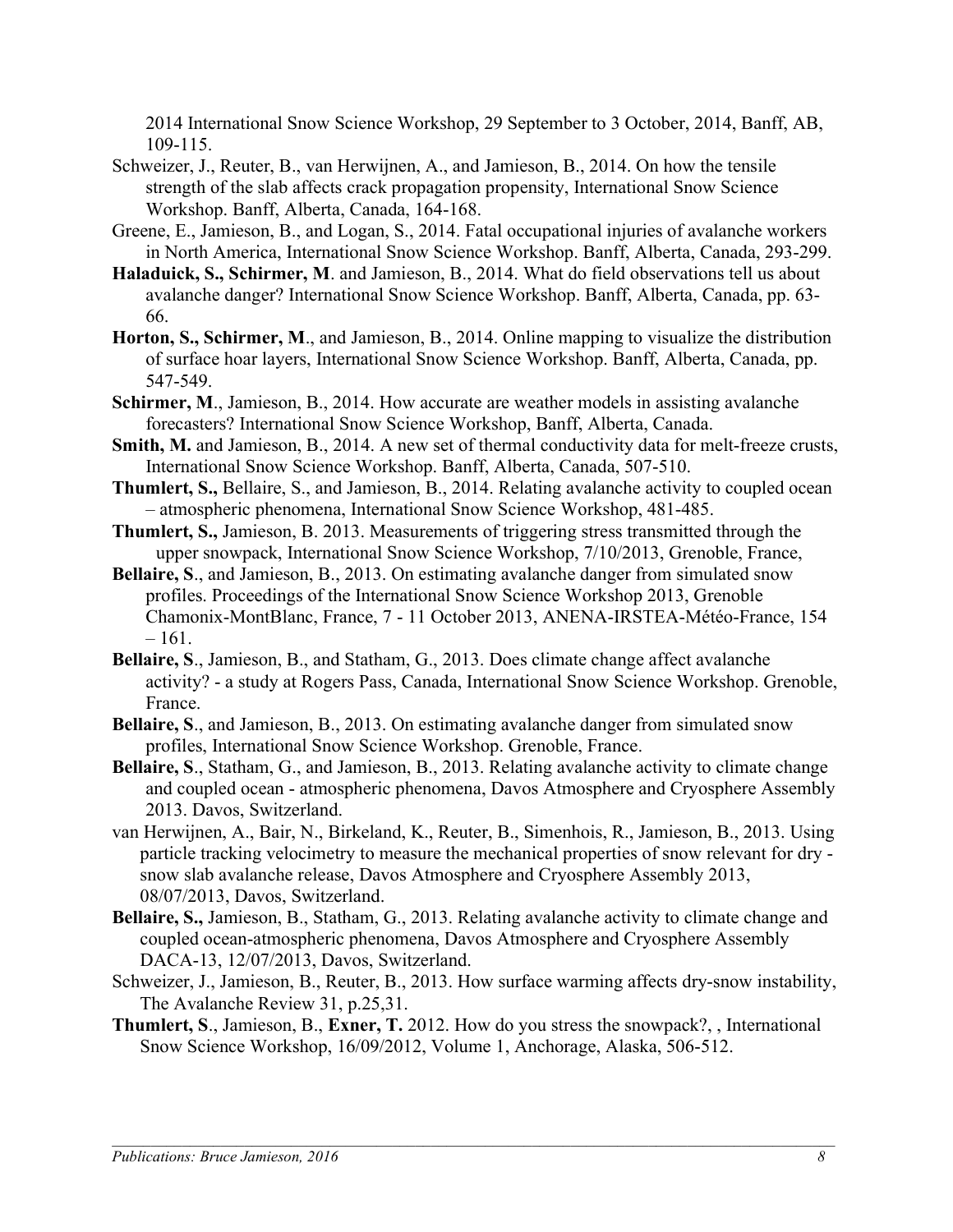- Horton, S., Bellaire, S., Jamieson, B., 2012. Modelling surface hoar formation and evolution on mountain slopes, International Snow Science Workshop, 16/09/2012, Volume 1, Anchorage, Alaska, p.194-200.
- Conlan, M., Tracz, D., Jamieson, B., 2012. Measurements at recent deep slab avalanches, , International Snow Science Workshop, 16/09/2012, Volume 1, Anchorage, Alaska, p.55-61.
- Bellaire, S., Jamieson, B., 2012. Nowcast with a forecast Snow cover simulations on slopes, , International Snow Science Workshop, 16/09/2012, Volume 1, Anchorage, Alaska, p.172- 178.
- Sinickas, A., Jamieson, B., 2012. Statistical avalanche runout models: How well can computers predict beta? International Snow Science Workshop, 16/09/2012, Volume 2, Anchorage, Alaska, p.716-722.
- Gauthier, D., Jamieson, B., 2012. The Propagation Saw Test (PST): A review of its development, applications, and recent research, International Snow Science Workshop, 16/09/2012, Volume 2, Anchorage, Alaska, p.1047-1053.
- Buhler, R., Jamieson, B., 2012. Tracking melt-freeze crust evolution, , International Snow Science Workshop, 16/09/2012, Volume 1, Anchorage, Alaska, p.84-91.
- Shea, C., Jamieson, B., Birkeland, K., 2012. Using a thermal imager to quantify buried thermal structure in natural snow, International Snow Science Workshop, 16/09/2012, Volume 1, Anchorage, Alaska, p.269-276.
- Jamieson, B., Jones, A.S.T., 2012. Vulnerability: Caught in an avalanche then what are the odds? International Snow Science Workshop, 16/09/2012, Volume 1, Anchorage, Alaska, p.1-8.
- Conlan, M., B. Jamieson. 2012. Research to improve forecasting for deep slab avalanches, The Avalanche Journal - The voice of Canada's avalanche community 100, 70-72.
- Shea, C., B. Jamieson, K. Birkeland. 2012. Hot crust, cold crust. The Avalanche Review, Volume 30 (3), 28.
- Jamieson, B. 2011. Fracture character in compression tests, 10 minute video, https://vimeo.com/30996756, 3600 plays.
- Jamieson, B., 2011. SWarm Forecasting daytime warming of the upper snowpack, 11 minute video, https://vimeo.com/27930973, 355 plays.
- Tracz, D., B. Jamieson. 2010. Characteristics of old-deep-slab avalanches. In Osterhuber, R. and M. Ferrari (eds.), International Snow Science Workshop, 17 October 2010, Squaw Valley, California, 148-154.
- Johnston, K.S. and B. Jamieson. 2010. Estimating extreme avalanche runout for the Lizard Range, Fernie, British Columbia, Canada. In Osterhuber, R. and M. Ferrari (eds.), International Snow Science Workshop, 17 October 2010, Squaw Valley, California, 252-257.
- Shea, C. and B. Jamieson. 2010. GSWarm: An example of making a GIS model for everyday use. In Osterhuber, R. and M. Ferrari (eds.), International Snow Science Workshop, 17 October 2010, Squaw Valley, California, 523-529.
- Smith, M. and B. Jamieson. 2010. Near-infrared photography to quantify temporal changes in melt-freeze crusts. In Osterhuber, R. and M. Ferrari (eds.), International Snow Science Workshop, 17 October 2010, Squaw Valley, California, 409-414.
- Gauthier, D. and B. Jamieson. 2010. On the sustainability and arrest of weak layer fracture in whumpfs and avalanches. In Osterhuber, R. and M. Ferrari (eds.), International Snow Science Workshop, 17 October 2010, Squaw Valley, California, 224-231.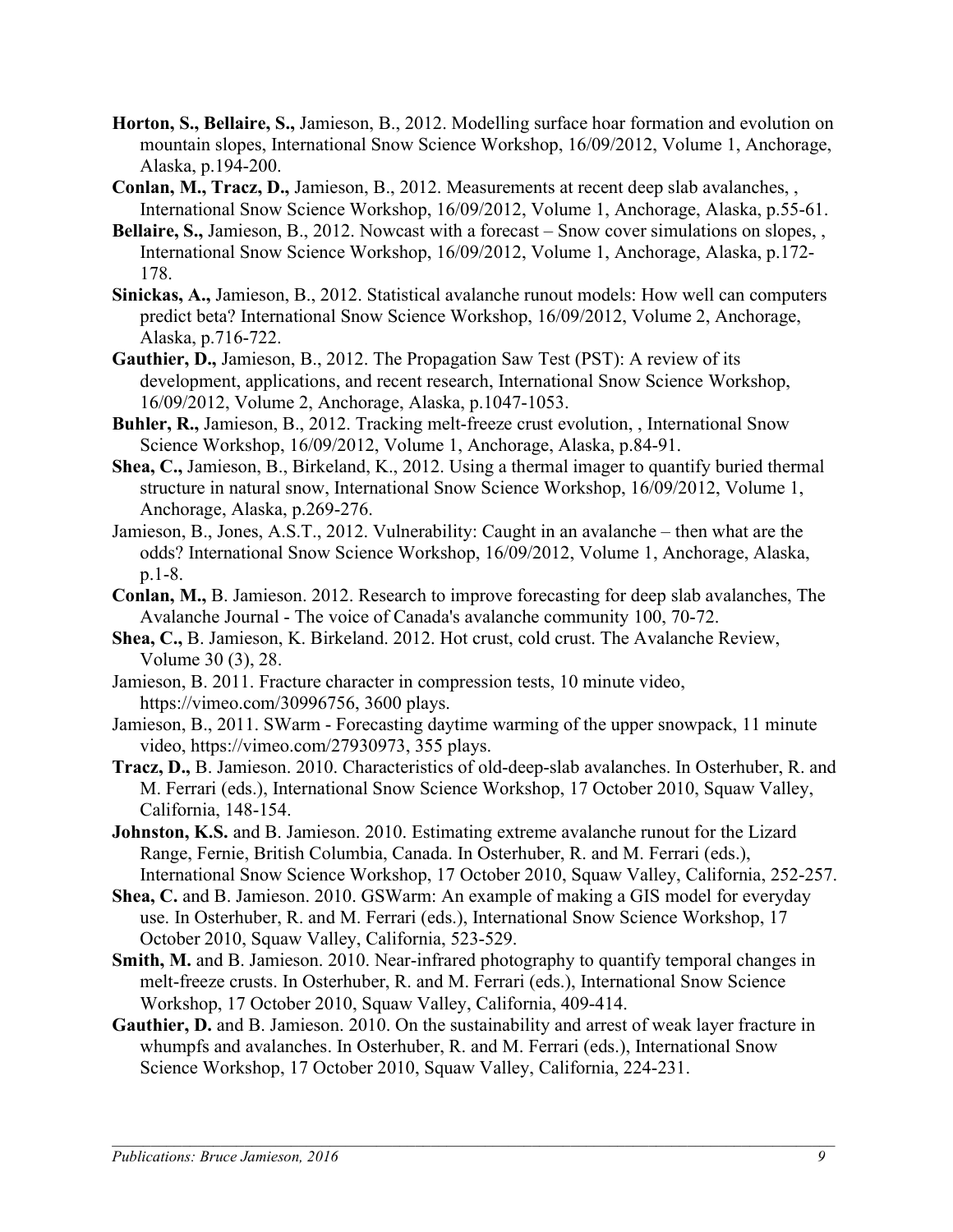- Shea, C., and B. Jamieson. 2010. Use of thermal photography to measure snowpack properties. In Osterhuber, R. and M. Ferrari (eds.), International Snow Science Workshop, 17 October 2010, Squaw Valley, California, 24-30.
- Bellaire, S., B. Jamieson and J. Schweizer. 2010. When to dig? Thoughts on estimating slope stability. In Osterhuber, R. and M. Ferrari (eds.), International Snow Science Workshop, 17 October 2010, Squaw Valley, California, 424-430.
- Jamieson, B., J. Schweizer, G. Statham and P. Haegeli. 2010. Which obs for which avalanche type? In Osterhuber, R. and M. Ferrari (eds.), International Snow Science Workshop, 17 October 2010, Squaw Valley, California,155-161. Reprinted in the Journal of Canada's Avalanche Comminity 96 (Spring 2011), 50-55.
- Shea, C. and B. Jamieson. 2009. Predicting surface hoar spatial variability in sparse forests using shading in satellite imagery. In Schweizer, J. and A. van Herwijnen (eds.), International Snow Science Workshop, 27/09/2009, Davos, Switzerland, 102-106.
- Jamieson, B., J. Schweizer and C. Shea. 2009. Simple calculations of avalanche risk for backcountry skiing. In Schweizer, J. and A. van Herwijnen (eds.), International Snow Science Workshop, 27/09/2009, Davos, Switzerland, 336-340.
- Exner, T. and B. Jamieson. 2009. The effect of solar warming on snow creep. In Schweizer, J. and A. van Herwijnen (eds.), International Snow Science Workshop, 27/09/2009, Davos, Switzerland, 271-275.
- Smith, M. and B. Jamieson. 2009. Tracking changes in buried melt-freeze crusts. In Schweizer, J. and A. van Herwijnen (eds.), International Snow Science Workshop, 27/09/2009, Davos, Switzerland, 107-111.
- Ross, C. and B. Jamieson. 2009. Validating the Propagation Saw Test on the slope scale. In Schweizer, J. and A. van Herwijnen (eds.), International Snow Science Workshop, 27/09/2009, Davos, Switzerland, p. 282-286.
- Smith, M., B. Jamieson, C. Fierz and M. Lehning. 2009. Abstract only. Snowpack forecasting for areas of sparse observations. IAMAS, IAPSO and IACS Joint Assembly, 19/07/2009, Montreal, Quebec, Canada.
- Jamieson, B. 2009. Regional danger ratings and the odds of triggering a potentially fatal avalanche, avalanche.ca - The Journal of Canada's Avalanche Community 89: 56-58.
- Birkeland, K., J. Schweizer and B. Jamieson. 2009. Fracture propagation: Recent research and implications. The Avalanche Review 27(4): 28-29, 32.
- Shea, C. and B. Jamieson. 2009. The role of moisture in surface hoar growth Avalanche.ca The Journal of Canada's Avalanche Community 88: 61-64.
- Brown, C. and B. Jamieson. 2008. Shear strength and snowpack stability trends in non-persistent weak layers. In Campbell, C., S. Conger, P. Haegeli (eds.), Proceedings of the 2008 International Snow Science Workshop in Whistler, BC, Canada, 939-947.
- Ross, C. and B. Jamieson. 2008. Comparing fracture propagation tests and relating test results to snowpack characteristics. In Campbell, C., S. Conger, P. Haegeli (eds.), Proceedings of the 2008 International Snow Science Workshop in Whistler, BC, Canada. 376-385.
- Exner, T. and B. Jamieson. 2008. The effect of snowpack warming on the stress bulb below a skier. In Campbell, C., S. Conger, P. Haegeli (eds.), Proceedings of the 2008 International Snow Science Workshop in Whistler, BC, Canada, 415-420.
- Gauthier, D., C. Ross and B. Jamieson. 2008. Validation of the Propagation Saw Test near whumpfs and avalanches. In Campbell, C., S. Conger, P. Haegeli (eds.), Proceedings of the 2008 International Snow Science Workshop in Whistler, BC, Canada, 16-21.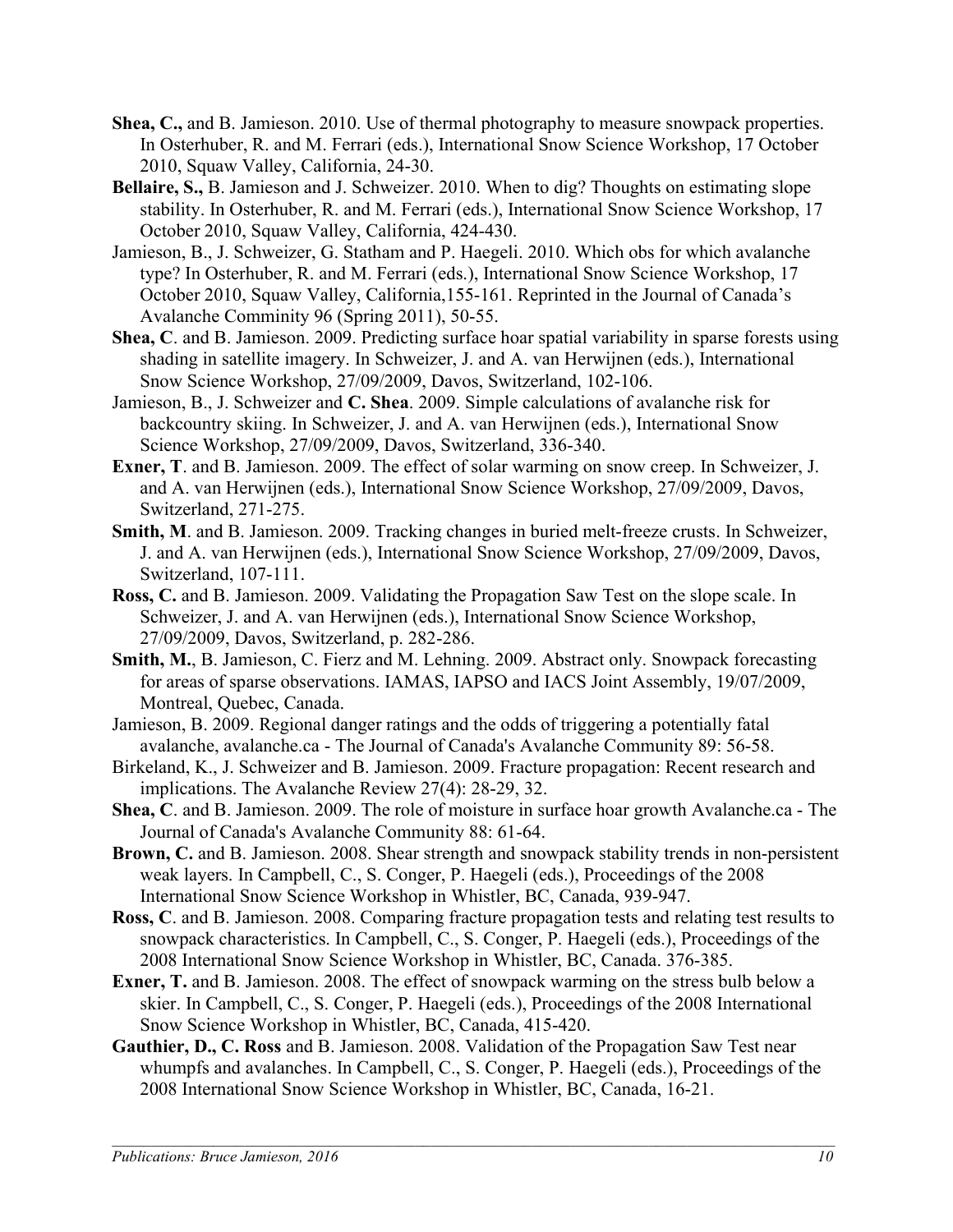- Smith, M., B. Jamieson and C. Fierz. 2008. Observation and modeling of buried melt-freeze crusts. Proceedings of the 2008 International Snow Science Workshop in Whistler, BC, Canada, 170-178.
- Jamieson, B., S. Margreth and A. Jones. 2008. Application and limitations of dynamic models for snow avalanche hazard mapping. In Campbell, C., S. Conger, P. Haegeli (eds.), Proceedings of the 2008 International Snow Science Workshop in Whistler, BC, Canada, 730-739.
- Exner, T. and B. Jamieson. 2008. Can solar warming contribute to dry slab avalanches? Avalanche.ca - The Journal of Canada's Avalanche Community 84: 70-73.
- Gauthier, D. and B. Jamieson. 2006. Evaluating a prototype field test for weak layer fracture and failure propagation. In J.A. Gleason (ed.), Proceedings of the 2006 International Snow Science Workshop in Telluride, CO., 107-116.
- Bakermans, L. and B. Jamieson. 2006. Measuring near-surface snow temperature change over terrain. In J.A. Gleason (ed.), Proceedings of the 2006 International Snow Science Workshop in Telluride, CO, 377-386.
- Jamieson, B., C. Campbell and A. Jones. 2006. Spatial and time scale effects in Canadian avalanche bulletins. In J.A. Gleason (ed.), Proceedings of the 2006 International Snow Science Workshop in Telluride, CO, 394-492.
- Colbeck, S. and B. Jamieson. 2006. Surface hoar growth from valley cloud. In J.A. Gleason (ed.), Proceedings of the 2006 International Snow Science Workshop in Telluride, CO, 1-6.
- Campbell, C. and B. Jamieson. 2006. Spatial clusters in slab stability and snowpack properties within avalanche start zones. In J.A. Gleason (ed.), Proceedings of the 2006 International Snow Science Workshop in Telluride, CO, 44-53.
- Schweizer, J., I. McCammon and B. Jamieson. 2006. Snow slope stability evaluation using concepts of fracture mechanics. In J.A. Gleason (ed.), Proceedings of the 2006 International Snow Science Workshop in Telluride, CO, 211-218.
- Floyer, J. and B. Jamieson. 2006. Empirical analysis of snow deformation patterns below probe tips. In J.A. Gleason (ed.), Proceedings of the 2006 International Snow Science Workshop in Telluride, CO, 555-561.
- Schweizer, J., K. Kronholm, B. Jamieson and K. Birkeland. 2006. Spatial variability so what? In J.A. Gleason (ed.), Proceedings of the 2006 International Snow Science Workshop in Telluride, CO, 365-377.
- Jamieson, B., J. Schweizer, P. Hägeli and C. Campbell. 2006. Can stability tests help recreationists assess the local avalanche danger? In J.A. Gleason (ed.), Proceedings of the 2006 International Snow Science Workshop in Telluride, CO, 468-477.
- Zeidler, A., B. Jamieson, T. Chalmers and G. Johnson. 2006. SAWLEM: Slab and weak layer evolution model. In J.A. Gleason (ed.), Proceedings of the 2006 International Snow Science Workshop in Telluride, CO, 228-233.
- Jones, A., B. Jamieson and J. Schweizer. 2006. The effect of slab and bed surface stiffness on the skier-induced shear stress. In J.A. Gleason (ed.), Proceedings of the 2006 International Snow Science Workshop in Telluride, CO, 157-164.
- Brown, C. and B. Jamieson. 2006. Evolving shear strength, stability and snowpack properties in storm snow. In J.A. Gleason (ed.), Proceedings of the 2006 International Snow Science Workshop in Telluride, CO, 15-21.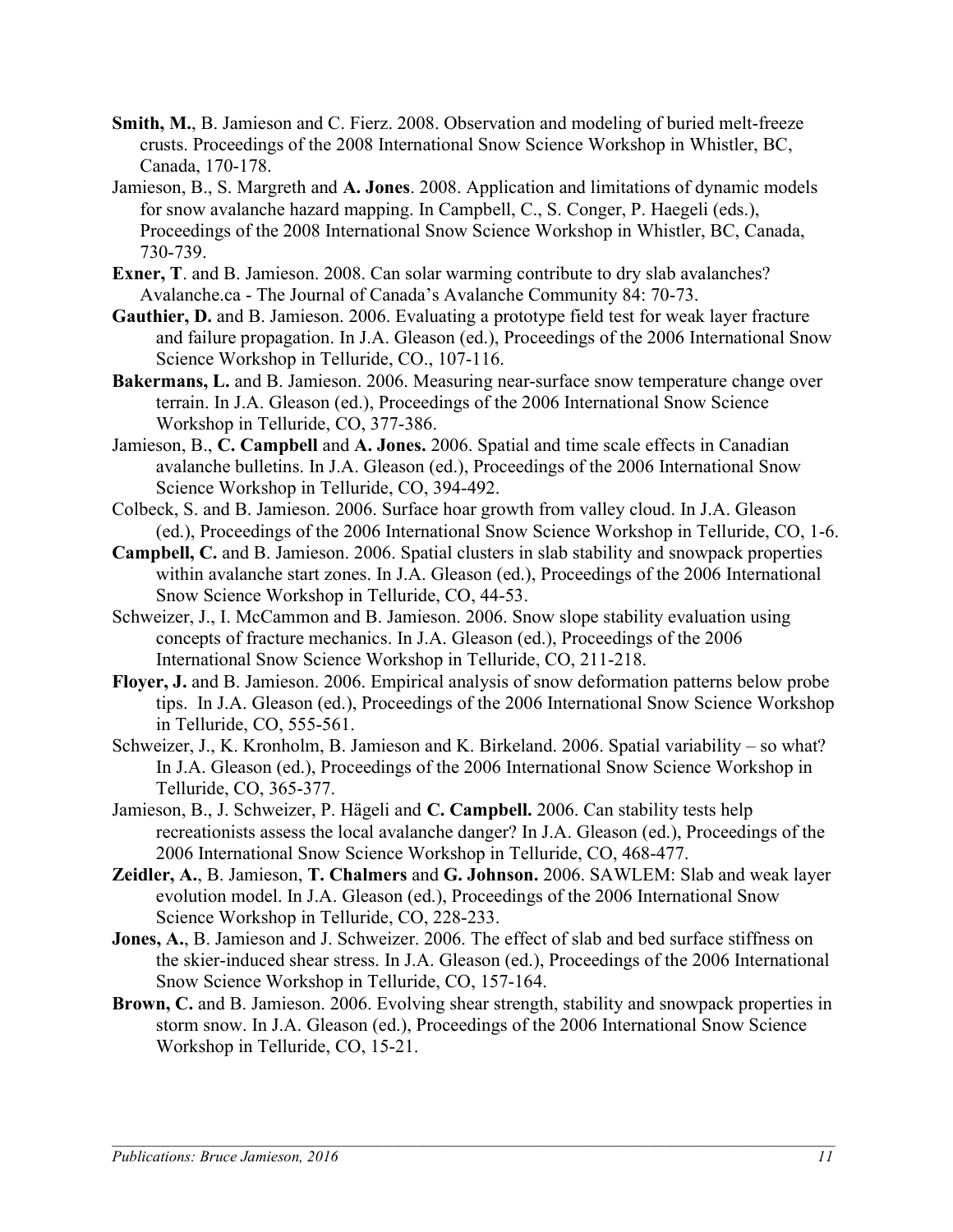- Haegeli, P., I. McCammon, B. Jamieson and C. Israelson. 2006. The Avaluator a Canadian rule-based avalanche decision support tool for amateur recreationists. In J.A. Gleason (ed.), Proceedings of the 2006 International Snow Science Workshop in Telluride, CO, 254-263.
- Jamieson, B. 2006. Reflections on near misses and safety culture. Avalanche News 76, 18-20.
- Jamieson, B., A. Jones and J. Kelly. 2005. Comparing regional forecasts of avalanche danger with local "nowcasts" – First results. Avalanche News 74, Canadian Avalanche Association, Revelstoke, BC, 56-59.
- Jamieson, B. and J. Schweizer. 2005. Using a checklist to assess manual snow profiles. Avalanche News 72, Canadian Avalanche Association, Revelstoke, BC, 57-61.
- Jamieson, B. and J. Schweizer. 2005. Using a checklist to assess manual snow profiles. Avalanche News 72, Canadian Avalanche Association, Revelstoke, BC, 72-61.
- Jamieson, B. and P. Langevin. 2005. Between a slab and a hard layer: Part 3 Two field studies of facets growing above wet layers. Avalanche News 72, Canadian Avalanche Association, Revelstoke, BC, 48-51.
- Jamieson, B. and P. Langevin. 2005. Faceting above crusts and associated slab avalanching in the Columbia Mountains. In K. Elder (ed.), Proceedings of the 2004 International Snow Science Workshop in Jackson Hole, Wyoming. American Avalanche Association, 112- 120.
- Campbell, C.P. and B. Jamieson. 2005. Spatial variability of rutschblock results in avalanche start zones. In K. Elder (ed.), Proceedings of the 2004 International Snow Science Workshop in Jackson Hole, Wyoming. American Avalanche Association, 288-297.
- van Herwijnen, A.F.G. and B. Jamieson. 2005. Fracture character in compression tests. In K. Elder (ed.), Proceedings of the 2004 International Snow Science Workshop in Jackson Hole, Wyoming. American Avalanche Association, 182-191.
- Schweizer, J., C. Fierz and B. Jamieson. 2005. Assessing the probability of skier triggering from snow layer properties. In K. Elder (ed.), Proceedings of the International Snow Science Workshop in Jackson Hole, Wyoming, 192-198.
- Jamieson, B. 2004. Between a slab and a hard layer: Part 2 The persistence of poorly bonded crusts in the Columbia Mountains. Avalanche News 71, 34-37. Canadian Avalanche Association, Revelstoke, BC.
- Campbell, C., B. Jamieson and P. Haegeli. 2004. Small scale mapping of stability: If not, why not. Avalanche News 71, 45-49. Canadian Avalanche Association, Revelstoke, BC.
- Jamieson, B. 2004. Between a slab and a hard layer: Part 1 Formation of poorly bonded crusts in the Columbia Mountains. Avalanche News 70, 48-54. Canadian Avalanche Association, Revelstoke, BC.
- Zeidler, A. and B. Jamieson. 2004. Computer assisted avalanche forecasting: Human-triggered avalanches. Proceedings of the Western Snow Conference in Vancouver, BC, Canada (April 2004), http://www.westernsnowconference.org/proceedings/pdf\_Proceedings/2004 WEB.
- van Herwijnen, A.F.G. and B. Jamieson. 2004. More results on fracture characterization in compression tests. Avalanche News 68, 38-41. Canadian Avalanche Association, Revelstoke, BC.
- Jamieson, B. 2003. Fracture propagation and resistance in weak snowpack layers. Avalanche News 67, 36-43. Canadian Avalanche Association, Revelstoke, BC.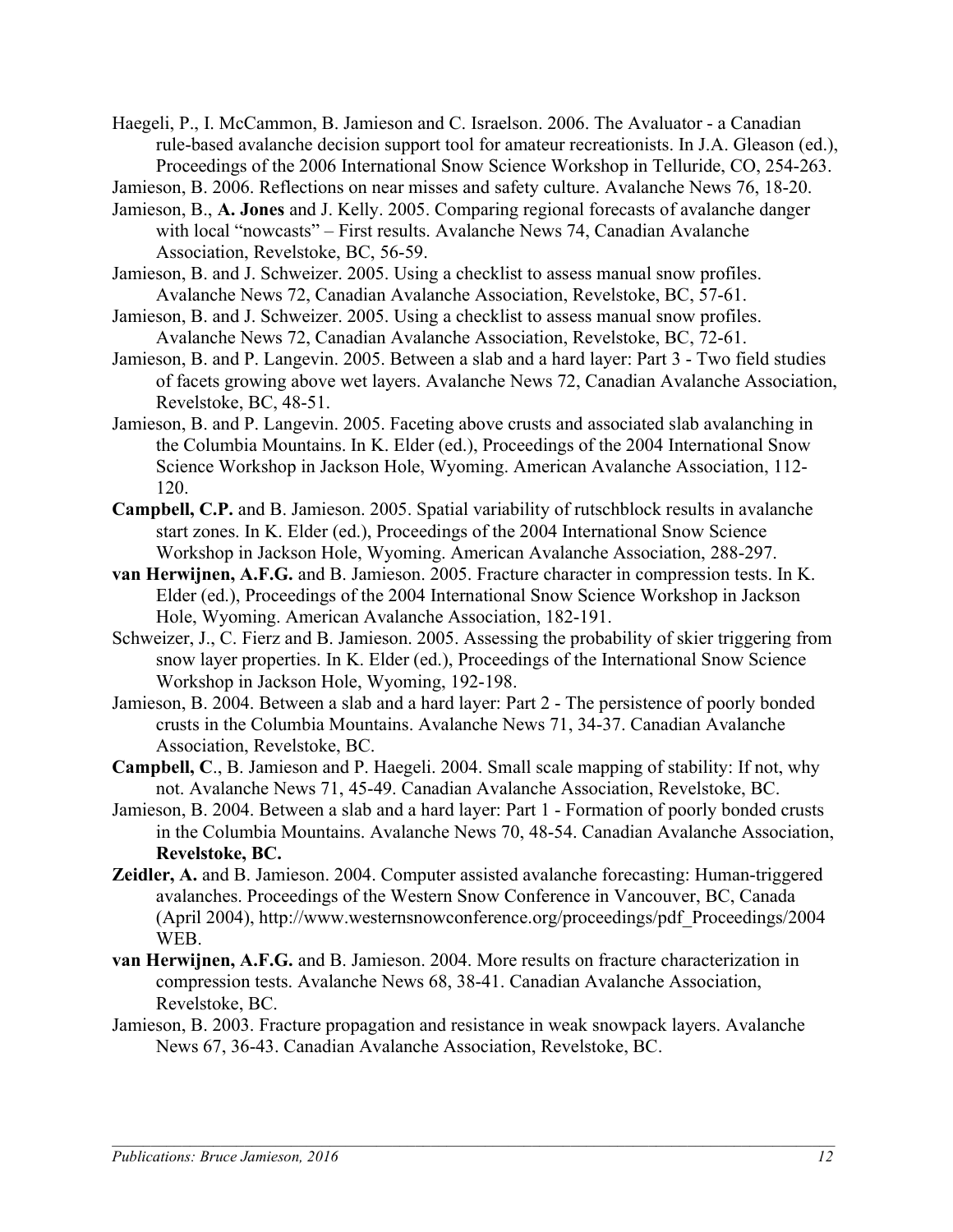- Campbell, C. and B. Jamieson. 2003. Spatial variability of stability and fractures in avalanche start zones: Results from the winter of 2002-03. Avalanche News 66. Canadian Avalanche Association, Revelstoke, BC, 23-25.
- van Herwijnen, A. and B. Jamieson. 2003. An update on fracture character in stability tests. Avalanche News 66. Canadian Avalanche Association, Revelstoke, BC, 26-28.
- Jamieson, B. 2003. Risk management for the spatial variable snowpack. Avalanche News 66. Canadian Avalanche Association, Revelstoke, BC, 30-31.
- Jamieson, B. and A. van Herwijnen. 2003. Preliminary results from controlled experiments on the growth of faceted crystals above a wet snow layer. Proceedings of 2002 International Snow Science Workshop in Penticton, Canada (J.R. Stevens, ed.), BC Ministry of Transportation, Victoria, BC, 337-342. Reprinted in Avalanche News 64, 32-37.
- Zeidler, A. and B. Jamieson. 2003. Estimating the strength of faceted snow layers for an avalanche forecasting model. Proceedings of 2002 International Snow Science Workshop in Penticton, Canada (J.R. Stevens, ed.), BC Ministry of Transportation, Victoria, BC, 130- 137.
- Schweizer, J. and B. Jamieson. 2003. Contrasting stable and unstable profiles with respect to skier loading. Proceedings of 2002 International Snow Science Workshop in Penticton, Canada (J.R. Stevens, ed.), BC Ministry of Transportation, Victoria, BC, 499-501.
- van Herwijnen, A. and B. Jamieson. 2003. Interpreting fracture character in stability tests. Proceedings of 2002 International Snow Science Workshop in Penticton, Canada (J.R. Stevens, ed.), BC Ministry of Transportation, Victoria, BC, 514-520.
- Stewart, K. and B. Jamieson. 2003. Spatial variability of slab stability in avalanche start zones. Proceedings of 2002 International Snow Science Workshop in Penticton, Canada (J.R. Stevens, ed.), BC Ministry of Transportation, Victoria, BC, 544-548.
- Chalmers, T. and B. Jamieson. 2003. Forecasting shear strength and skier-triggered avalanches for buried surface hoar layers. Extended abstract in Proceedings of 2002 International Snow Science Workshop in Penticton, Canada, (J.R. Stevens, ed.). BC Ministry of Transportation, Victoria, BC, 138-140.
- Stethem, C., D. McClung, B. Jamieson and P. Schaerer. 2003. Avalanche Hazard Mapping in Canada. Proceedings of 2002 International Snow Science Workshop in Penticton, Canada (J.R. Stevens, ed.), BC Ministry of Transportation, Victoria, BC, 555-560.
- Jamieson, B., T. Geldsetzer and C. Stethem. 2001. Case study of a deep slab instability and associated dry slab avalanches. Proceedings of the International Snow Science Workshop in Big Sky Montana, October 2000. American Avalanche Association, PO Box 1032, Bozeman, Montana, 59771, USA, 101-108. Reprinted in Avalanche News 60, 29-36.
- Chalmers, T. and B. Jamieson. 2001. Contrasting stability trends of two surface hoar layers in the Columbia Mountains. Proceedings of the International Snow Science Workshop in Big Sky, Montana, October 2000. American Avalanche Association, PO Box 1032, Bozeman, Montana, 59771, USA, 94-100.
- Schweizer, J. and B. Jamieson. 2001. Field observations of skier-triggered avalanches. Proceedings of the International Snow Science Workshop in Big Sky Montana, October 2000. American Avalanche Association, PO Box 1032, Bozeman, Montana, 59771, USA, 192-199.
- Johnson, B.C., B. Jamieson and C.D. Johnston. 2001. Field data and theory for human-triggered "whumpfs" and remote avalanches. Proceedings of the International Snow Science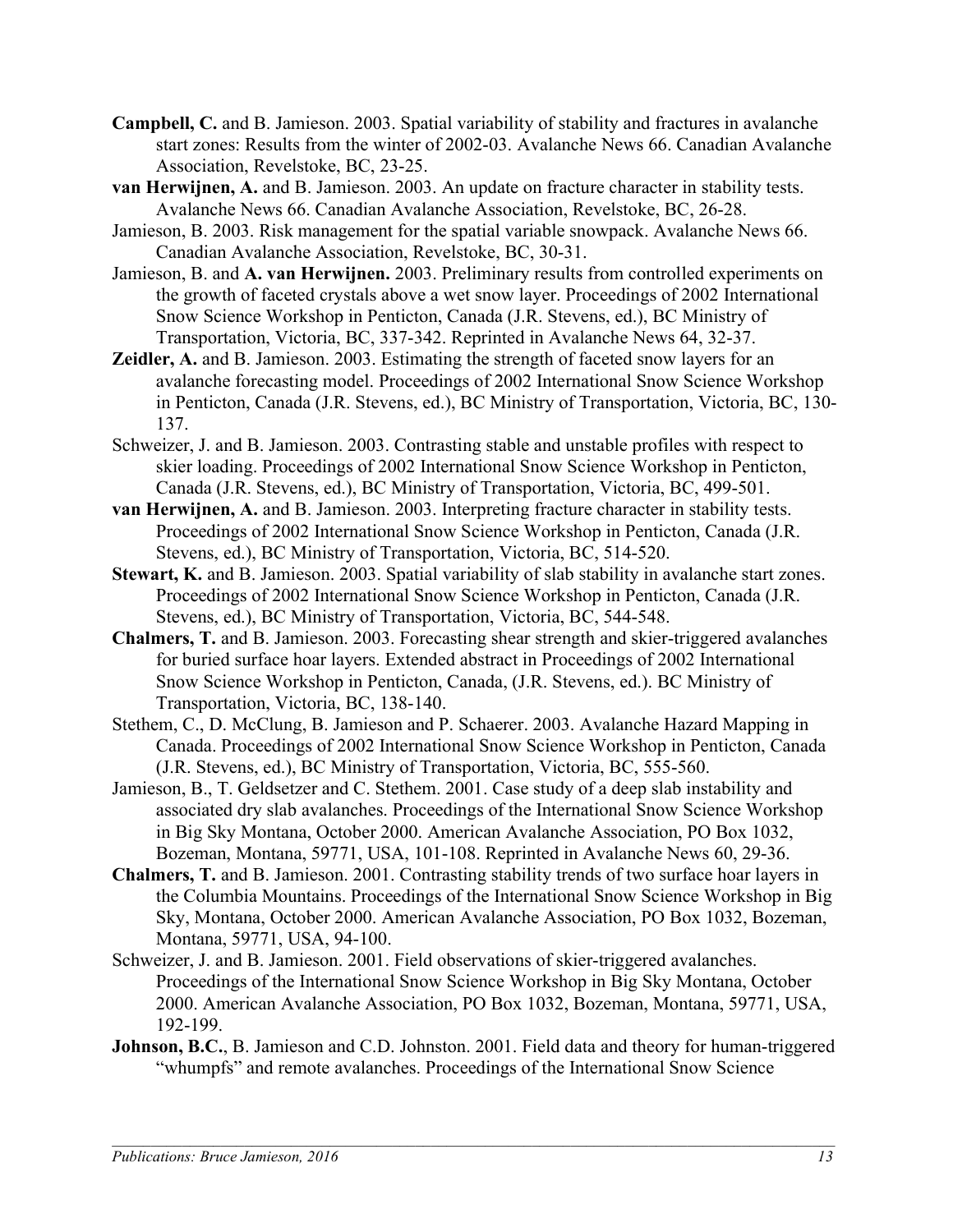Workshop in Big Sky Montana, October 2000. American Avalanche Association, PO Box 1032, Bozeman, Montana, 59771, USA, 208-214. Reprinted in Avalanche News 61, 20-26.

- Jones, A.S.T., B. Jamieson and M. Wiegele. 2001. Forecasting factors for skier-triggered avalanches at a helicopter skiing operation. Proceedings of the International Snow Science Workshop in Big Sky Montana, October 2000. American Avalanche Association, PO Box 1032, Bozeman, Montana, 59771, USA, 184-191.
- Geldsetzer, T. and B. Jamieson. 2001. Estimating dry snow density from grain form and hand hardness. Proceedings of the International Snow Science Workshop in Big Sky Montana, October 2000. American Avalanche Association, PO Box 1032, Bozeman, Montana, 59771, USA, 121-127. Reprinted in the Avalanche News 62, 45-51.
- Johnson, G. and B. Jamieson. 2001. Strength changes of faceted snowpack layers in the Columbia and Rocky Mountain snowpack climates in southwestern Canada. Proceedings of the International Snow Science Workshop in Big Sky Montana, October 2000. American Avalanche Association, PO Box 1032, Bozeman, Montana, 59771, USA, 86-93. Reprinted in the Avalanche News 62, 10-21.
- Colbeck, S.C. and B. Jamieson. 2001. The formation of faceted crystals above crusts. Extended abstract in Proceedings of the International Snow Science Workshop in Big Sky Montana, October 2000. American Avalanche Association, PO Box 1032, Bozeman, Montana, 59771, USA, 239.
- Johnson, B.C., B. Jamieson and C.D. Johnston. 2000. Field studies of the cantilever beam test. The Avalanche Review 18(6), 8-9.
- Jamieson, B. 1999. Skier triggering of slab avalanches: Concepts and research. The Avalanche Review 18(2), 8-10.
- Jamieson, B. and T. Geldsetzer. 1999. Patterns in unexpected skier-triggered avalanches. Avalanche News 58, 7-17. Also reprinted in The Avalanche Review 18(3) 4-7.
- Jamieson, B. 1999. The compression test after 25 years. The Avalanche Review 18(1), 10-12.
- Davis, R., B. Jamieson and C. Johnston. 1998. Observations of buried surface hoar in British Columbia, Canada: Section analysis of layer evolution and associated strength measurements. Proceedings of the International Snow Science Workshop in Sunriver, Oregon, October 1998, Stevens Pass Ski Area, Skykomish, WA, 86-92.
- Geldsetzer, T., B. Jamieson and C.D. Johnston. 1998. Experience with microphotography of buried surface hoar. The Avalanche Review 17(2), 6-8. (Also presented at the Technical Meeting of the Canadian Avalanche Association, May 1998.)
- Jamieson, B. and C. Johnston. 1998. Snowpack characteristics for skier triggering. Avalanche News 55, 31-39.
- Jamieson, B. and T. Auger. 1997. Improved probing for buried avalanche victims. Proceedings of the SAR Scene Conference in Sault Ste. Marie, ON, October 1997. Government of Canada, Ministry of Public Works 93-5/1997E, 211-218.
- Jamieson, B. and C. Johnston. 1997. The facet layer of November 1996. Avalanche News 52, 10- 15.
- Geldsetzer, T., B. Jamieson and C. Johnston. 1997. Visible changes in buried surface hoar over time. Avalanche News 52, 16-17.
- Jamieson, B. and C. Johnston. 1997. Mechanisms for strength changes of buried surface hoar layers. Avalanche News 53, 7-11.
- Davis, R., B. Jamieson, J. Hughes and C. Johnston. 1997. Observations on buried surface hoarpersistent failure planes for slab avalanches in British Columbia, Canada. Proceedings of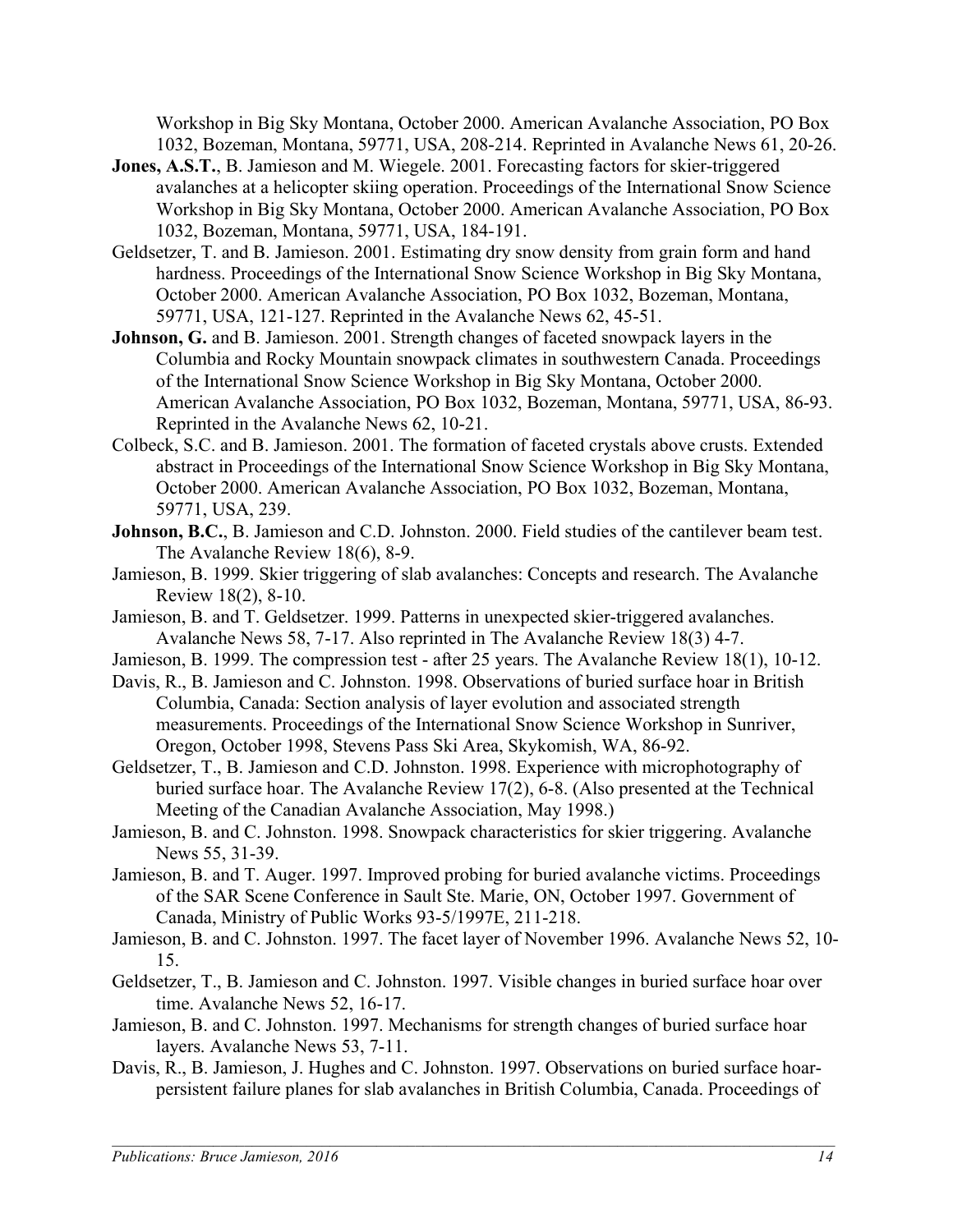the October 1996 International Snow Science Workshop in Banff, AB, 81-85. Canadian Avalanche Association, Revelstoke, BC, Canada.

- Jamieson, B. and C. Johnston. 1997. The compression test for snow stability. Proceedings of the October 1996 International Snow Science Workshop in Banff, 118-125. Canadian Avalanche Association, Revelstoke, BC, Canada. Also abridged for Avalanche News 49, 12-15.
- Auger, T. and B. Jamieson. 1997. Avalanche probing revisited. Proceedings of the October 1996 International Snow Science Workshop in Banff, 295-298. Canadian Avalanche Association, Revelstoke, BC, Canada. May 1996. Also reprinted in Avalanche News 49, 16-19.
- Jamieson, B. and C. Johnston. 1995. Interpreting rutschblocks in avalanche start zones. Avalanche News 46, 2-4.
- Jamieson, B. and C. Johnston. 1995. Monitoring a shear frame stability index and skier-triggered slab avalanches involving persistent snowpack weaknesses. Proceedings of the International Snow Science Workshop at Snowbird, UT, 14-21.
- Jamieson, B. 1994. Transceivers and Avalanche Safety. Avalanche News 42, 8.
- Jamieson, B. 1993. Snow slab layers and stability: A summary of some recent research and experience. Avalanche News 41, 2-3. Reprinted in The Avalanche Review 12(5), 1-3 and in ACMG News 4, Winter 1994, 4-5.
- Jamieson, B. and C. Johnston. 1993. A progress report on studies of persistent slab instabilities. Avalanche News 40, 10-13.
- Jamieson, B. and C. Johnston. 1993. Experience with rutschblocks. Proceedings of the International Snow Science Workshop in Breckenridge, Colorado, Oct. 1992, 150-159. (Slightly abridged for Avalanche Review 11(2), 1, 4-5)
- Jamieson, B. and C. Johnston. 1992. Rutschblock technique and interpretation. Avalanche News 37, 3-7. Reprinted in Avalanche Safety Course Manual (Canadian Avalanche Association, 1993-1996) and in Avalanche Instructor's Manual (National Ski Patrol, 1995).
- Jamieson, B. and C. Johnston. 1991. The width of unconfined slab avalanches. The Avalanche Review 10(2), 3-6.
- Jamieson, J.B. and C.D. Johnston. 1991. The width of unconfined slab avalanches based on field measurements of slab properties . In: Proceedings of the International Snow Science Workshop in Bigfork, MT, Oct. 1990, 234-244.
- Jamieson, J.B. and C.D. Johnston. 1989. In situ tensile strength measurements of alpine snow. In: Proceedings of the International Snow Science Workshop in Whistler, B.C., June 1988, 103-112.

## Abstracts

Communications

## Technical reports and other publications

- Campbell, C., L. Bakermans, B. Jamieson and C. Stethem. 2007. Current and future snow avalanche threats and mitigation measures in Canada. Canadian Avalanche Centre for Public Safety and Emergency Preparedness Canada.
- Jamieson, B. 2005. Snowpack analysis. Web article for Avalanche Awareness Series hosted by Mountain Equipment Coop. Also reprinted in Canadian Ski Guide News 5.